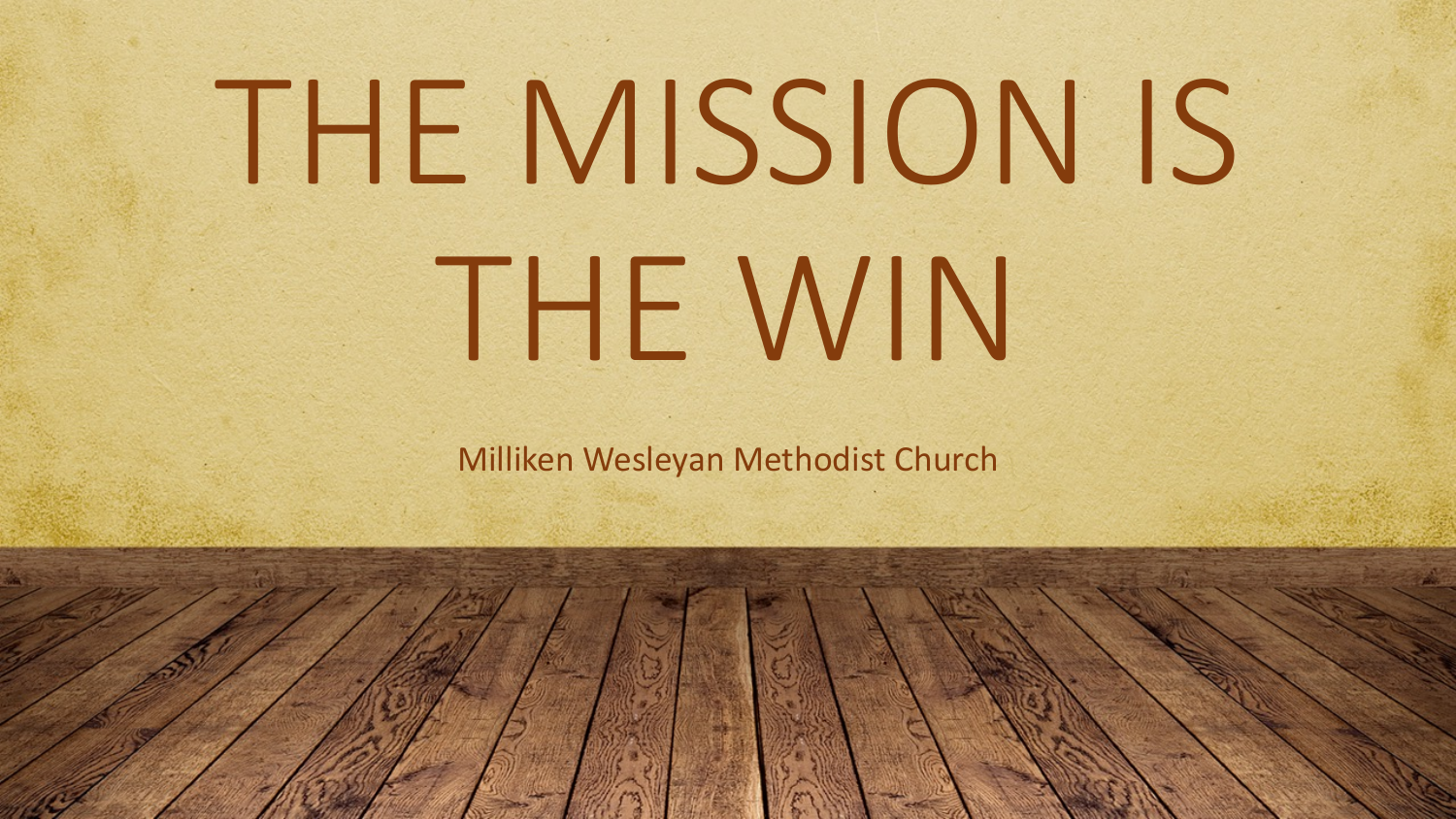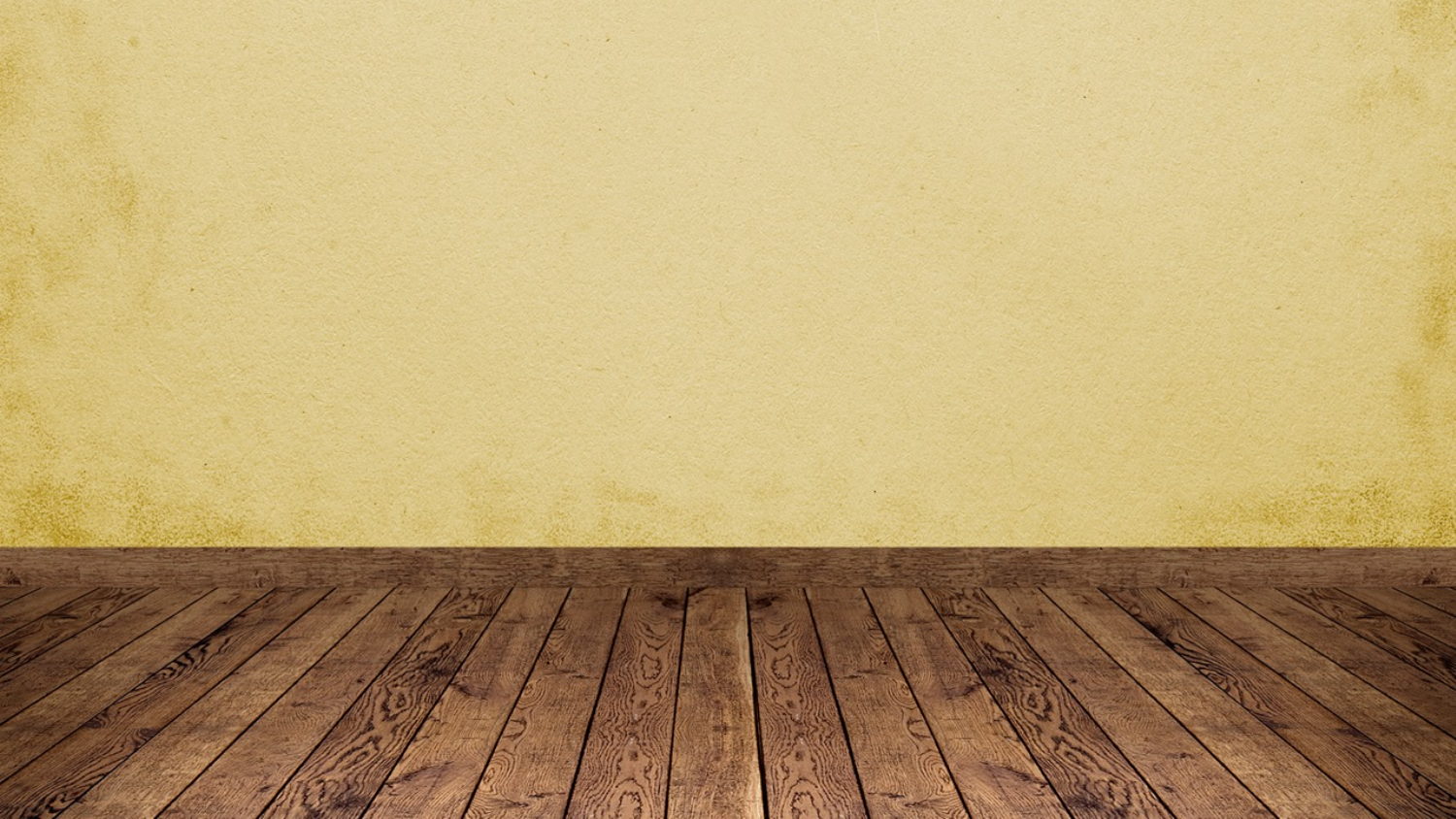19 Go into all the world and make disciples of all the people groups, teaching them all that I have commanded, baptizing them in the name of the Father and the Son and the Holy Spirit. **The Holy Spirit.** The Matthew 28:19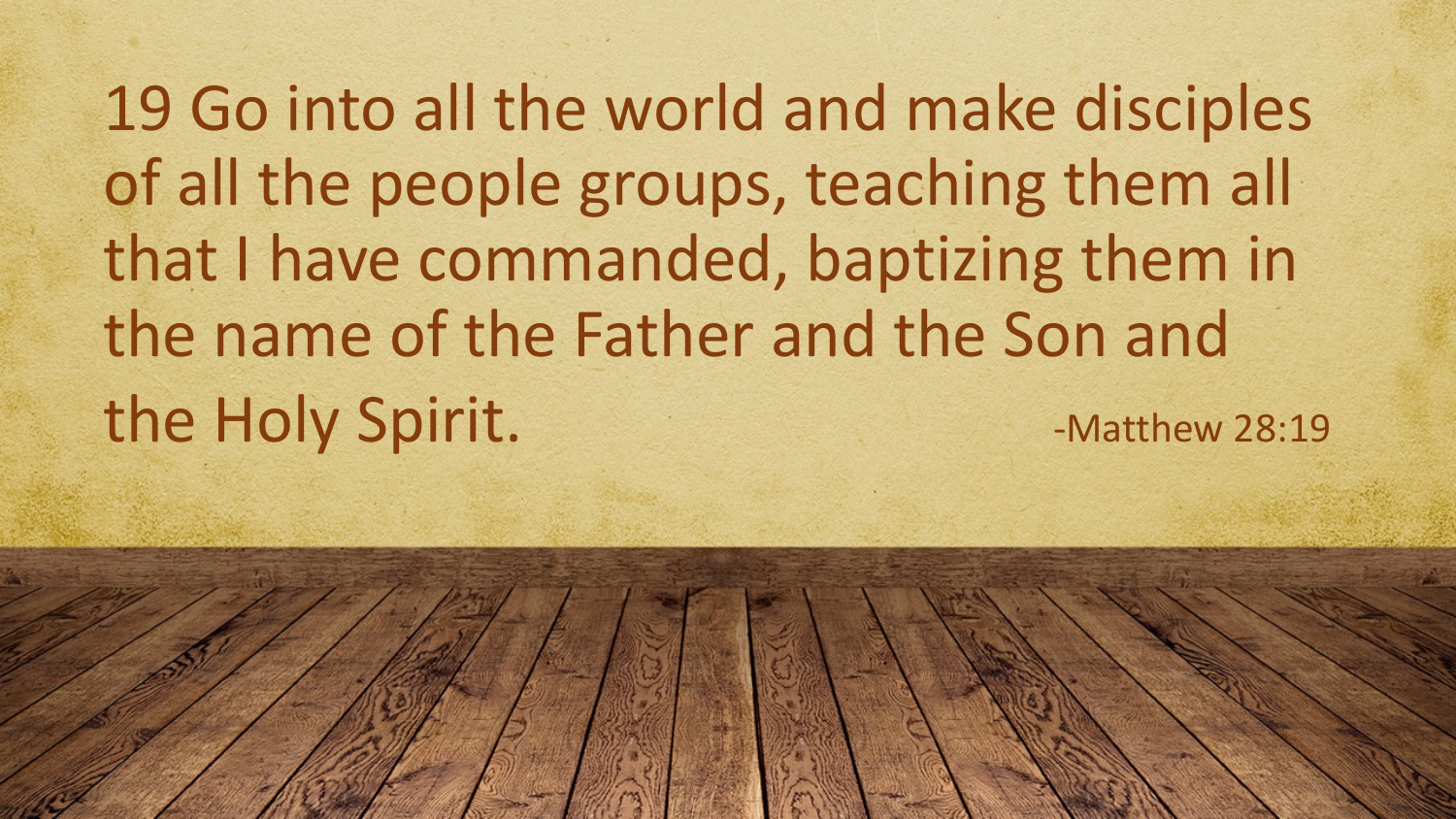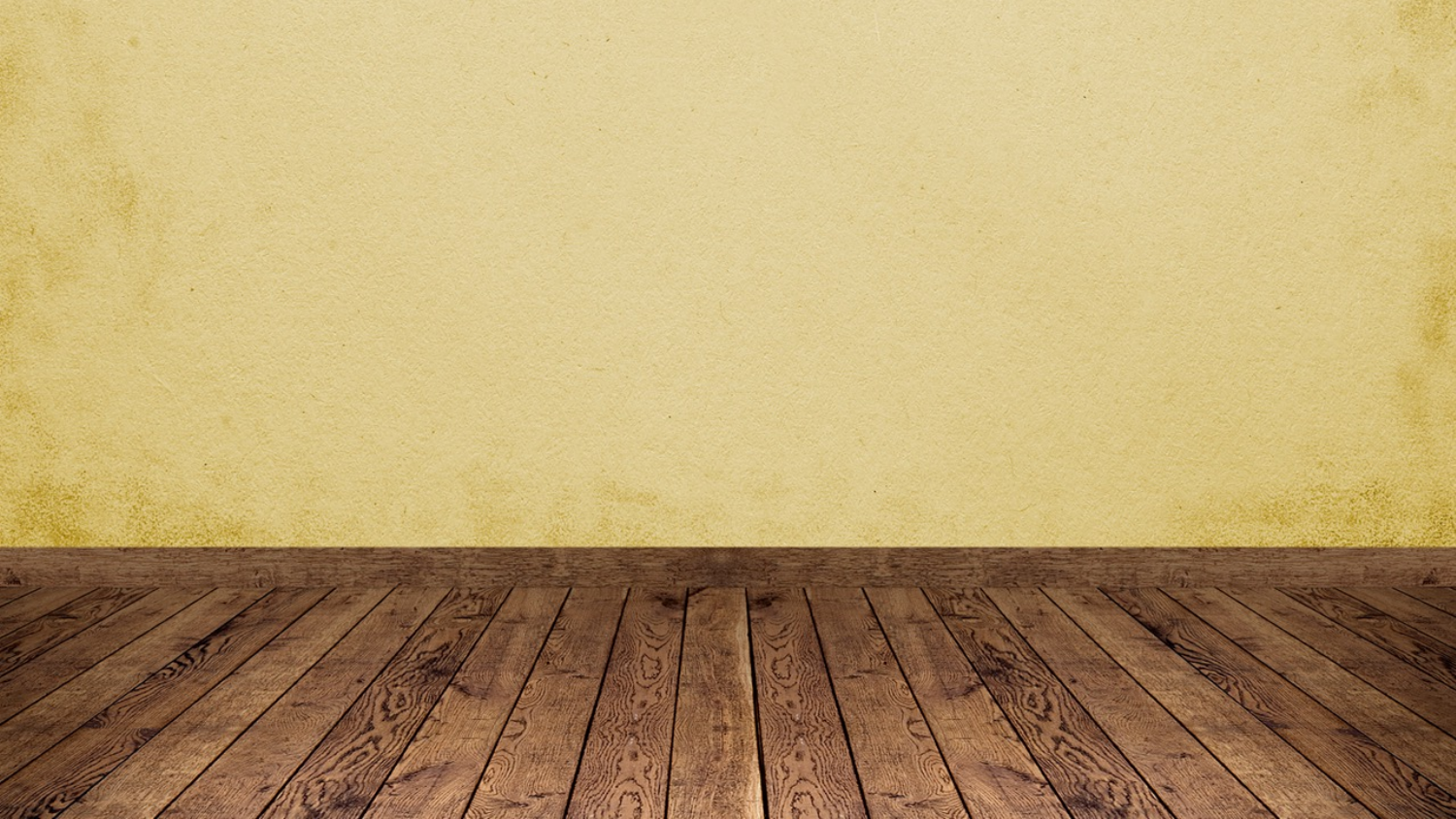## 1. Unleash Apostolic Initiators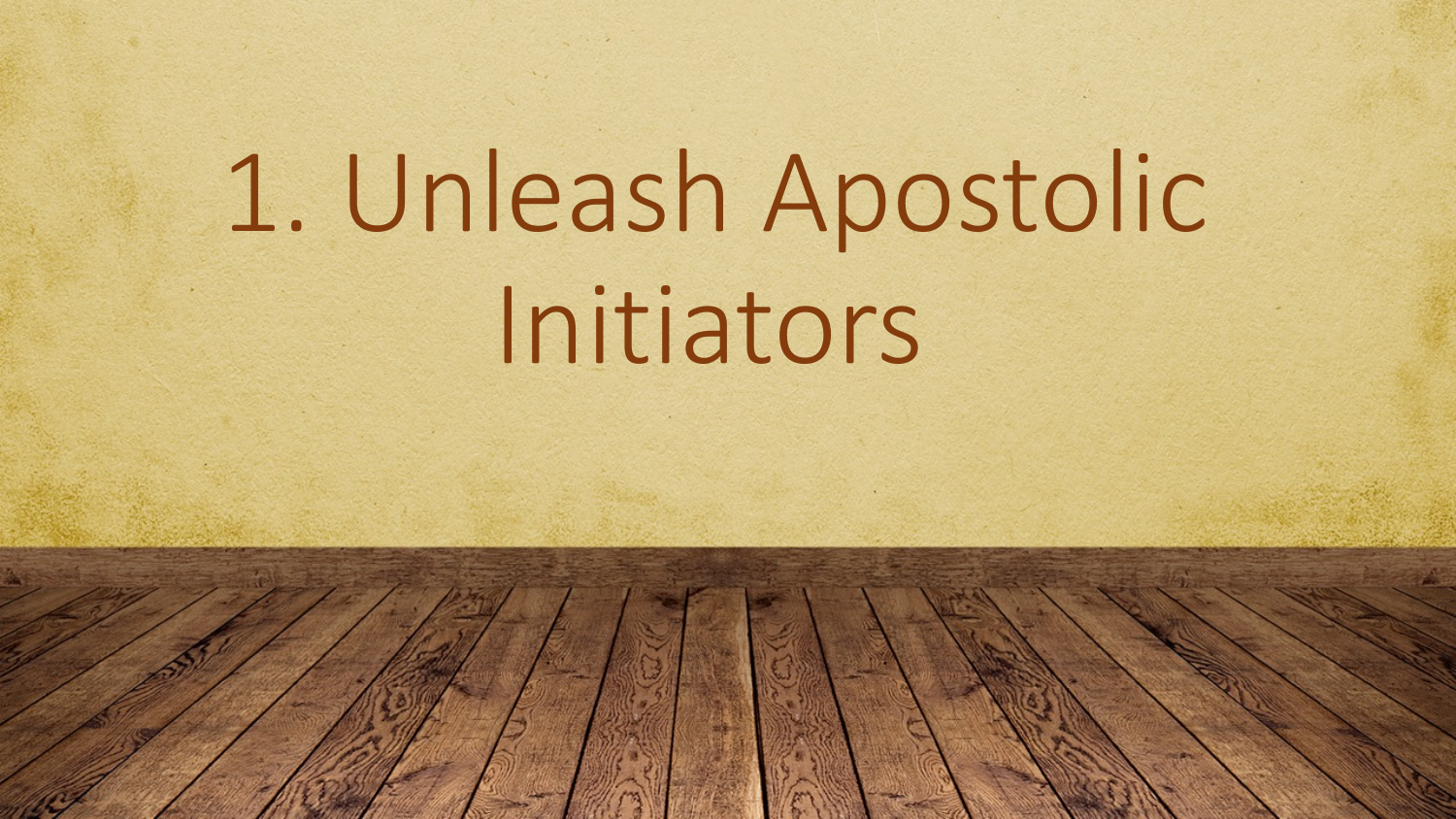11 So Christ himself gave the apostles, the prophets, the evangelists, the pastors and teachers, 12 to equip his people for works of service, so that the body of Christ may be built up 13 until we all reach unity in the faith and in the knowledge of the Son of God and become mature, attaining to the whole measure of the fullness of Christ. -Ephesians 4:11-13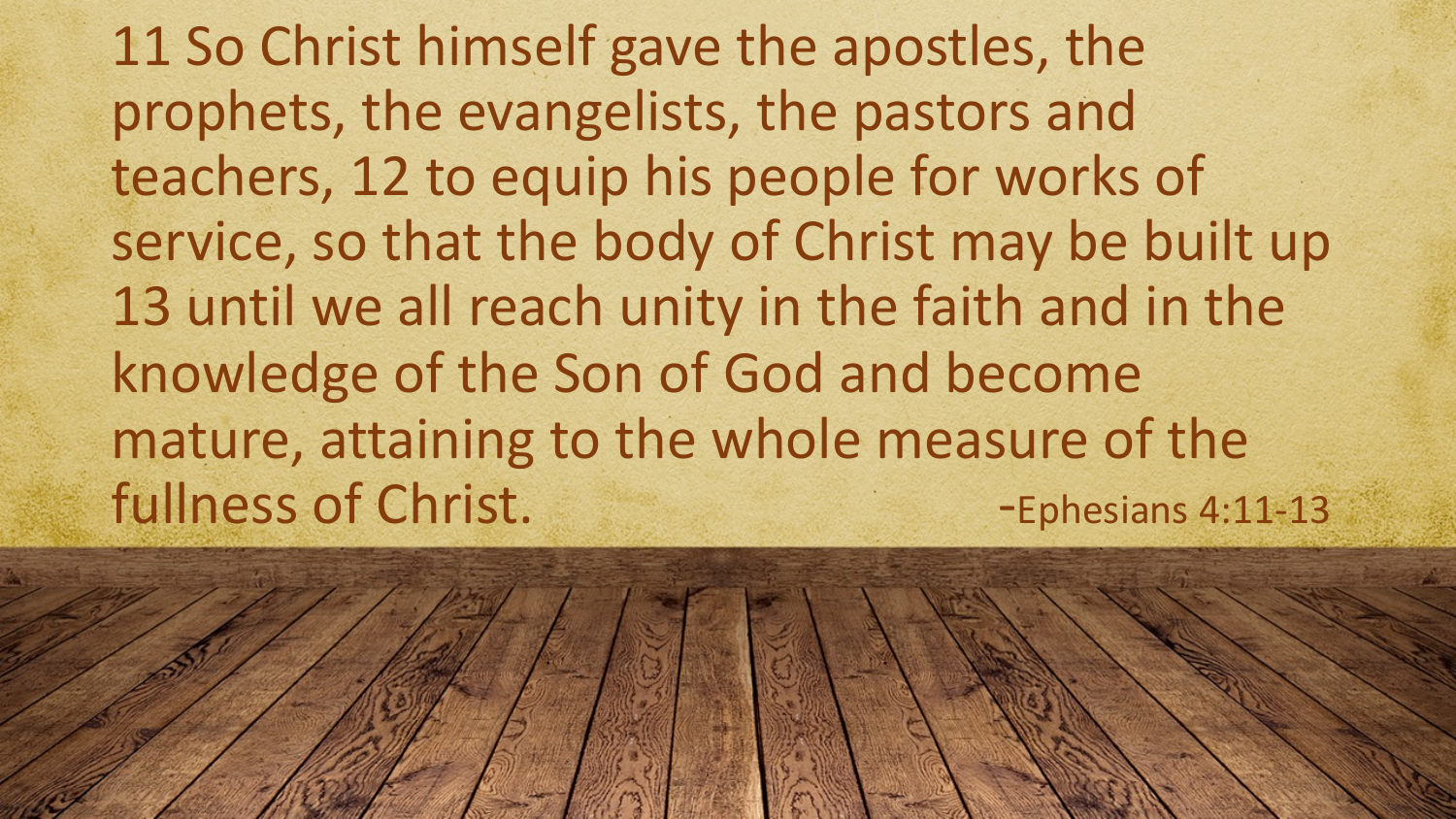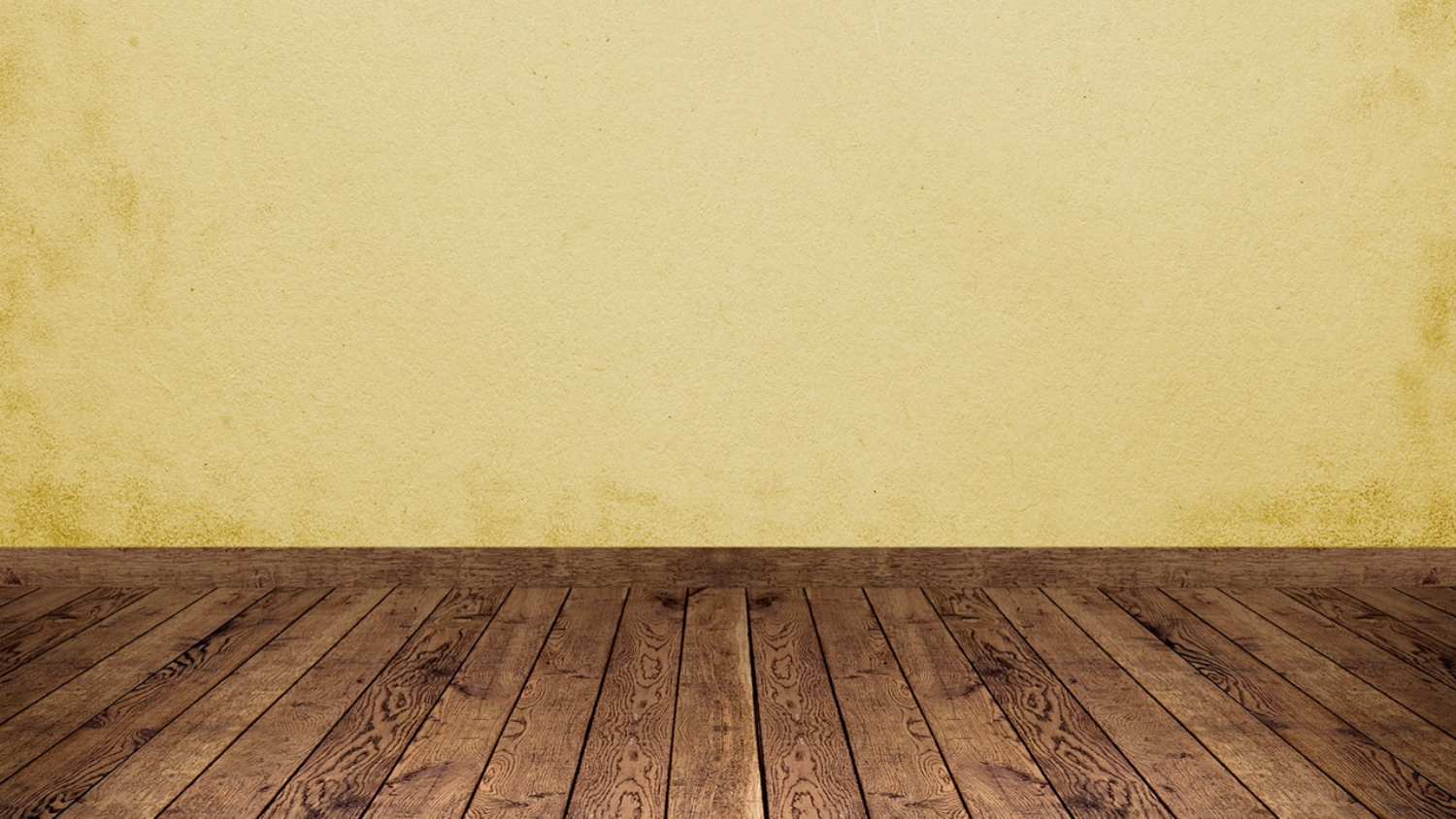## 2. Encourage Missional Disciple Making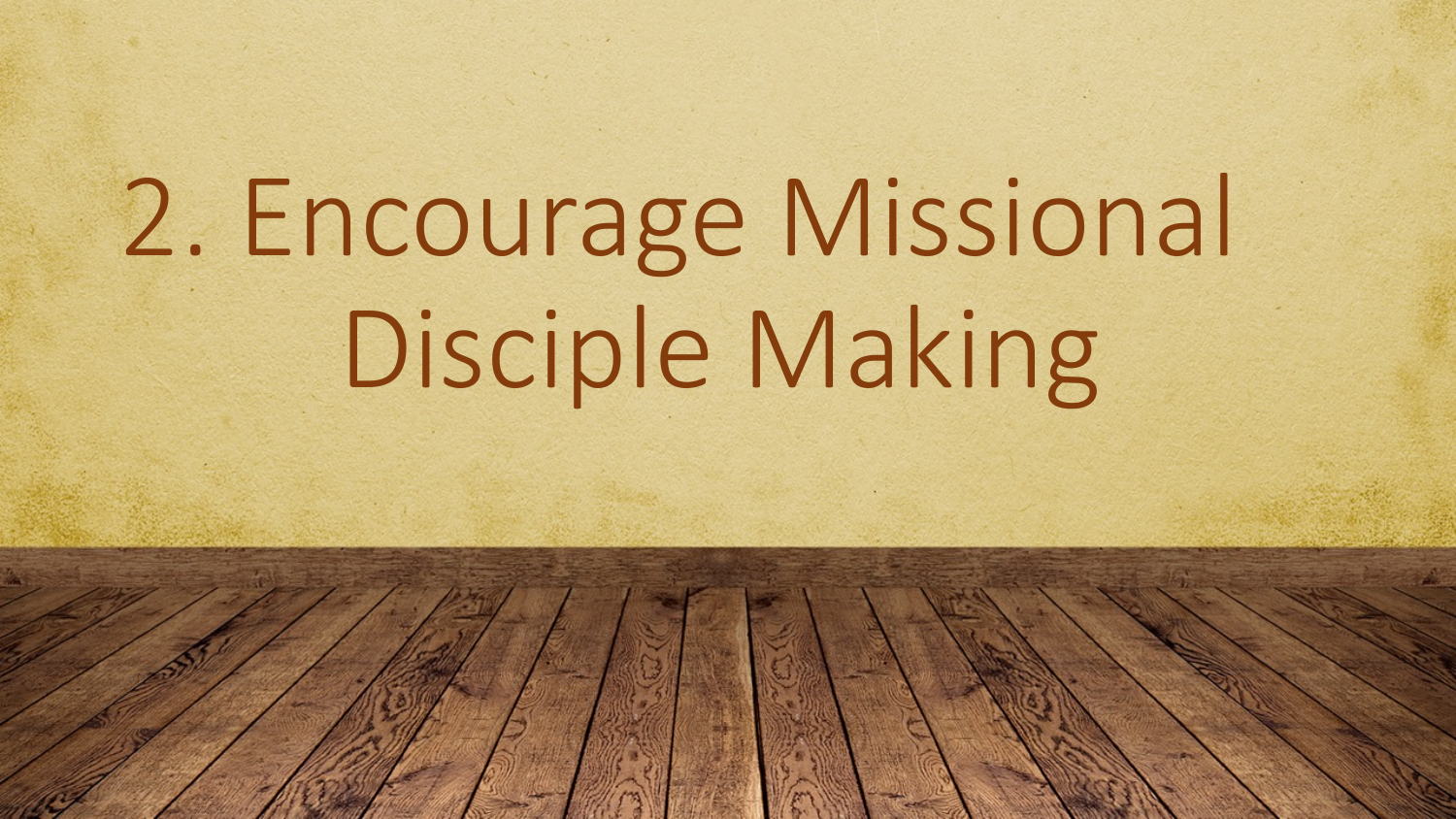18 Then Jesus came to them and said, "All authority in heaven and on earth has been given to me. 19 Therefore go and make disciples of all nations, baptizing them in the name of the Father and of the Son and of the Holy Spirit.

-Matthew 28: 18-19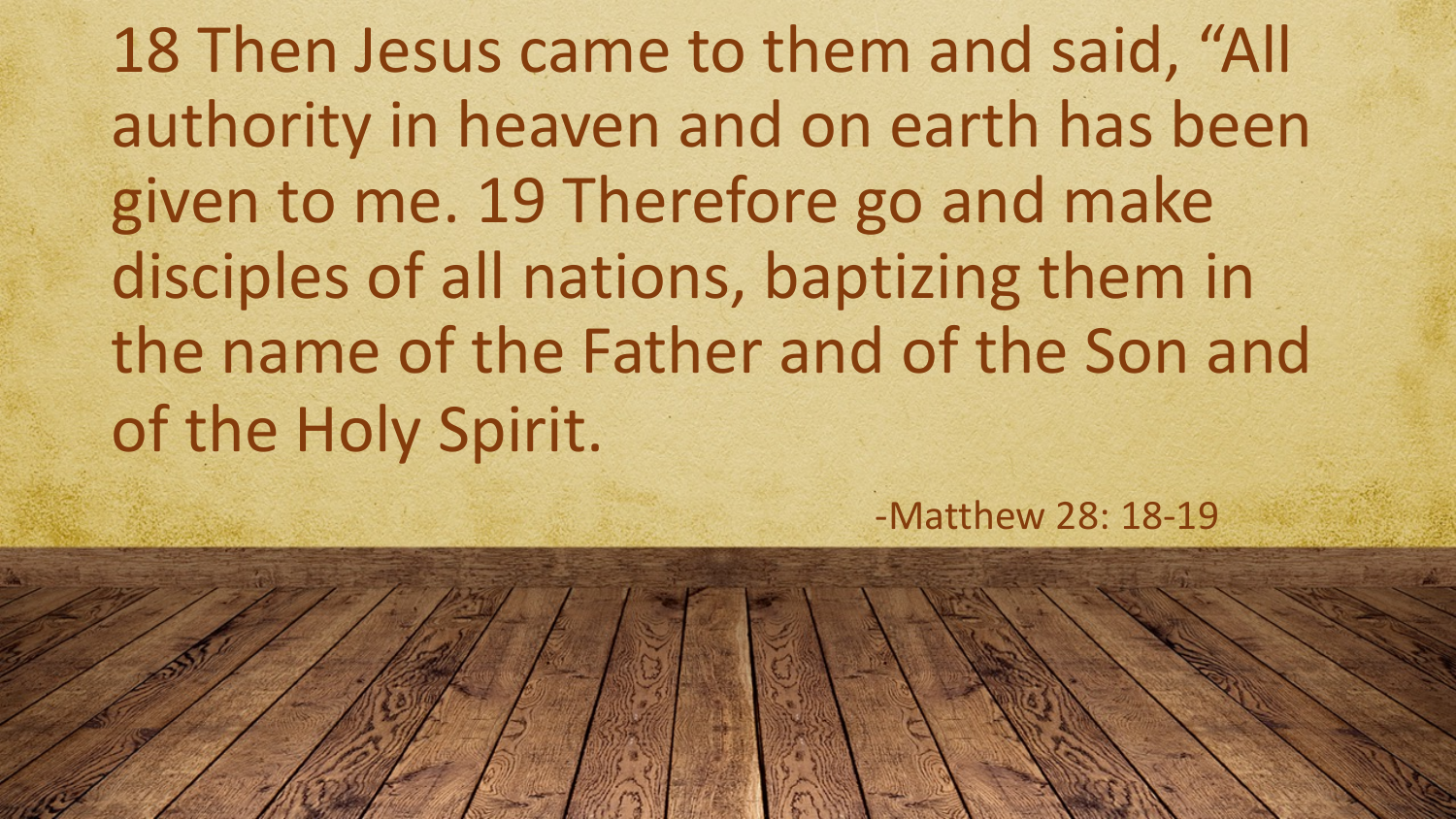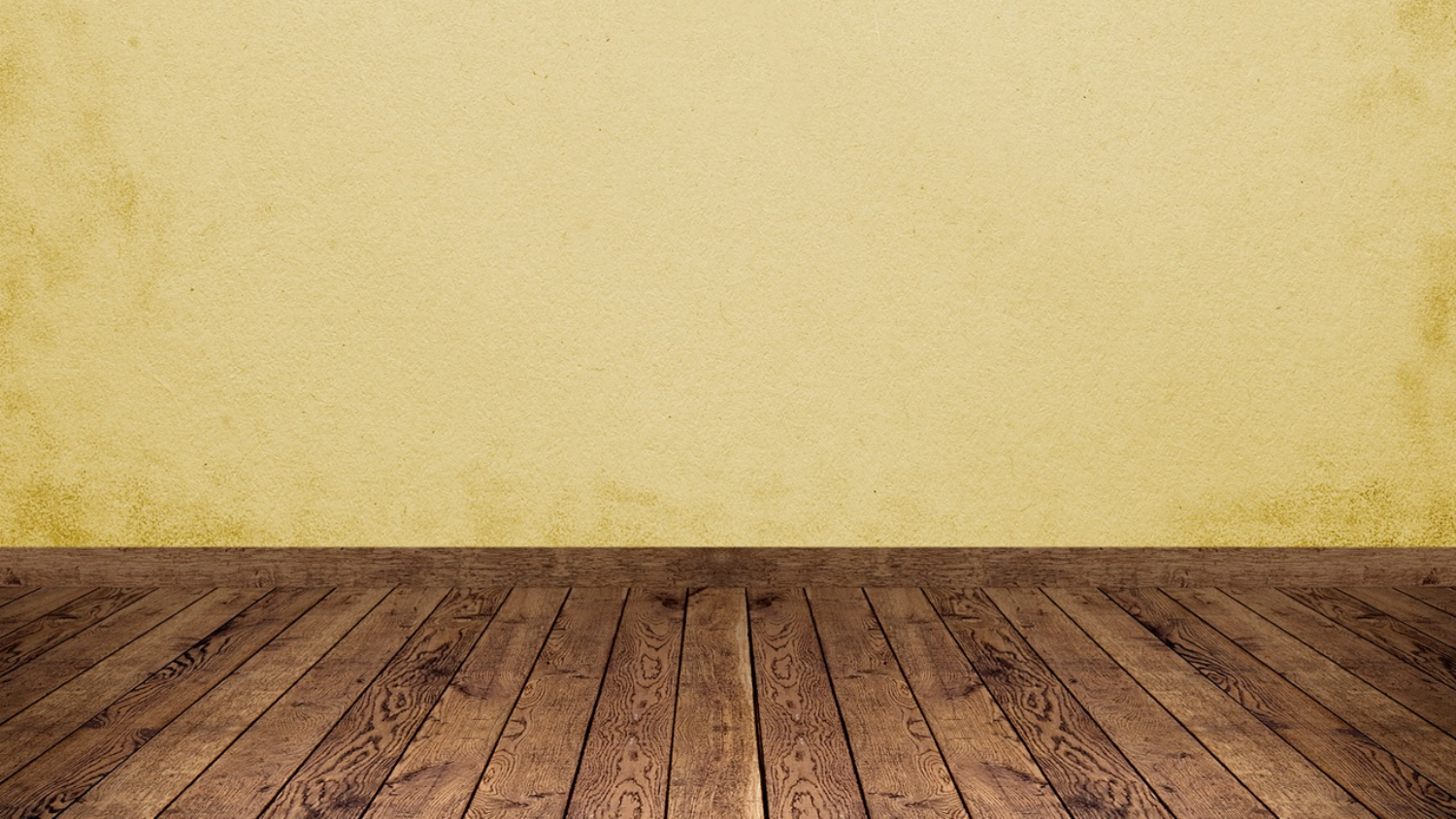#### 3. Experiment With New Models Of Church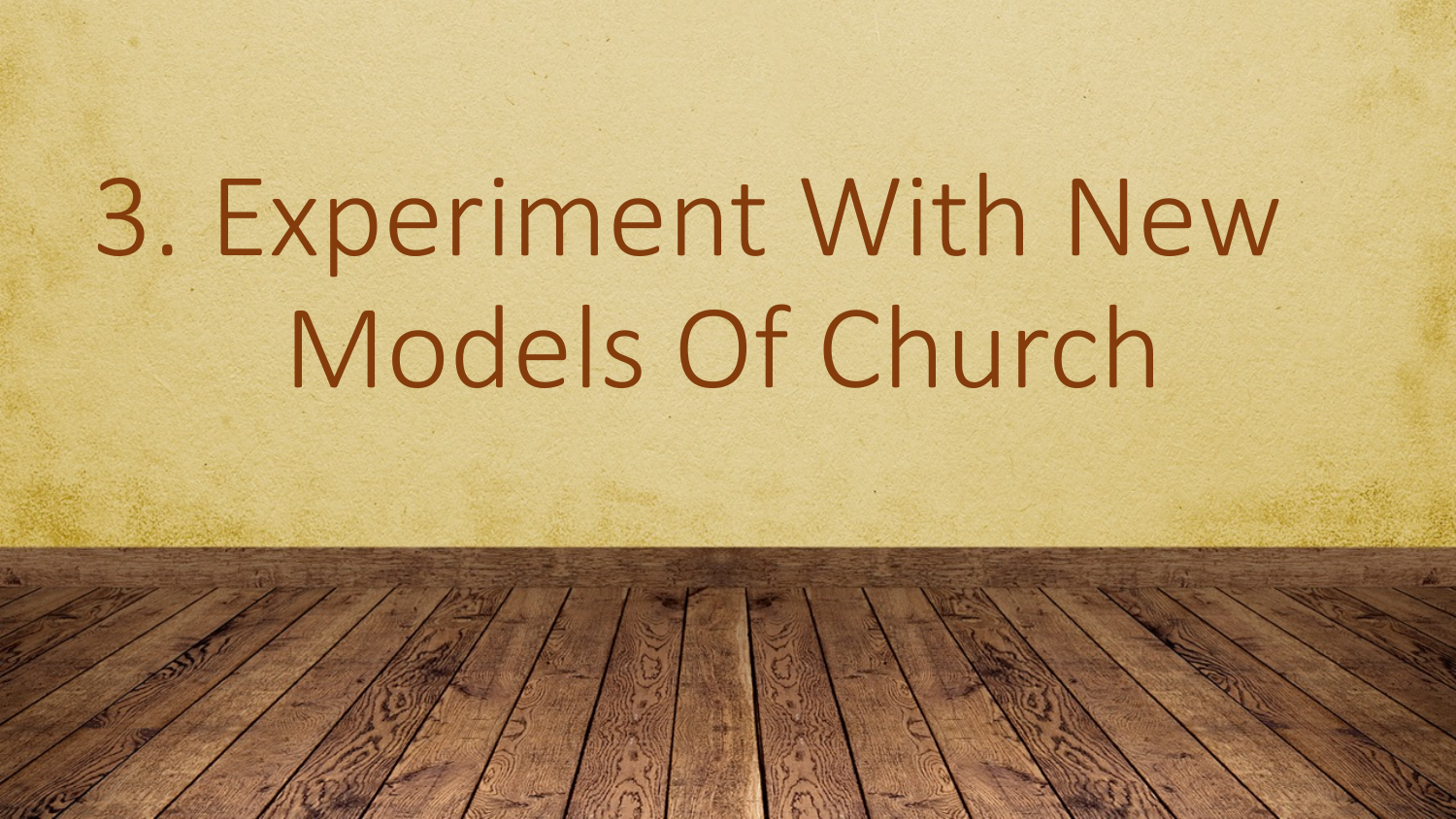18 And I tell you that you are Peter, and on this rock I will build my church, and the gates of Hades will not overcome it.

-Matthew 16: 18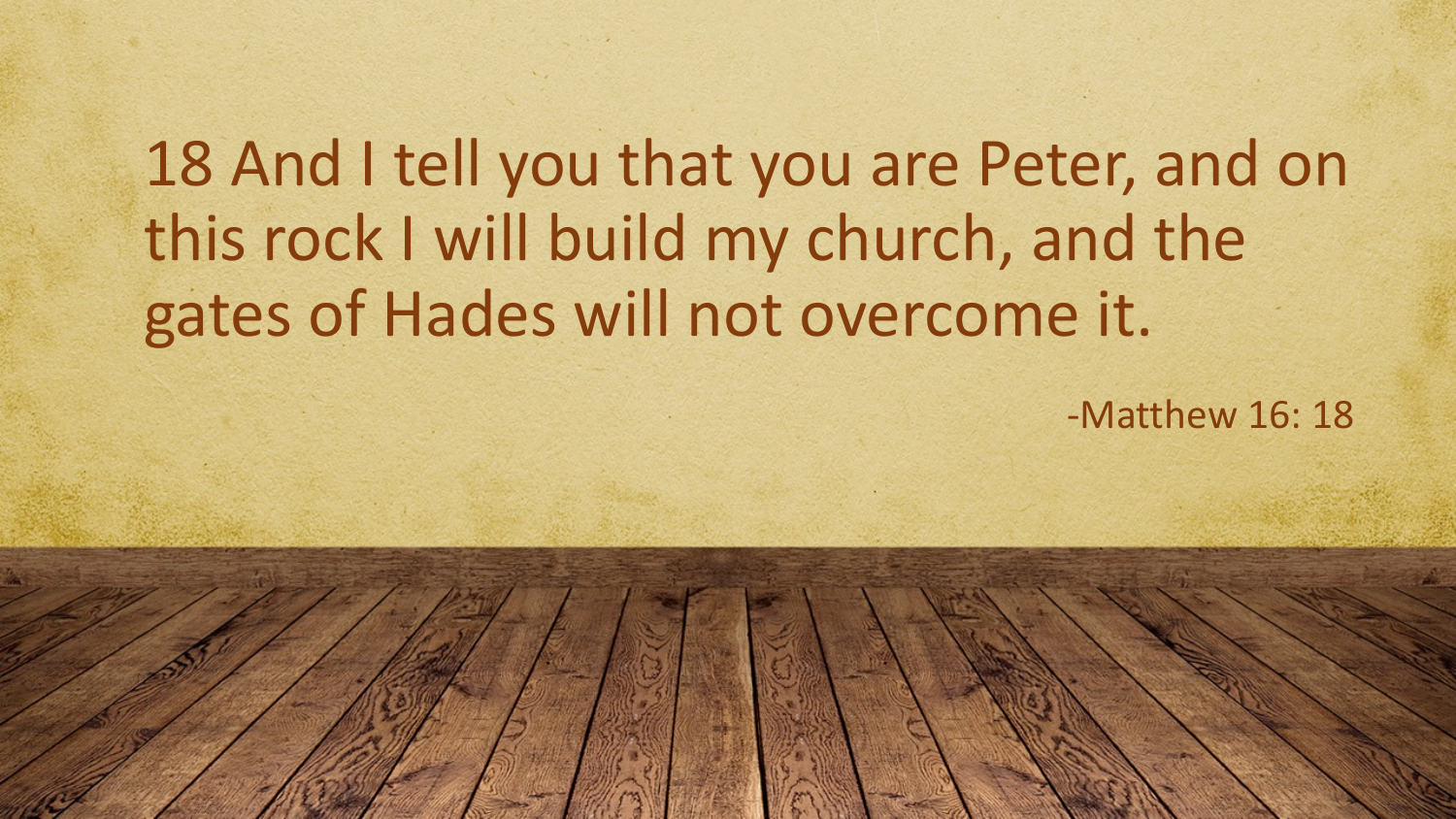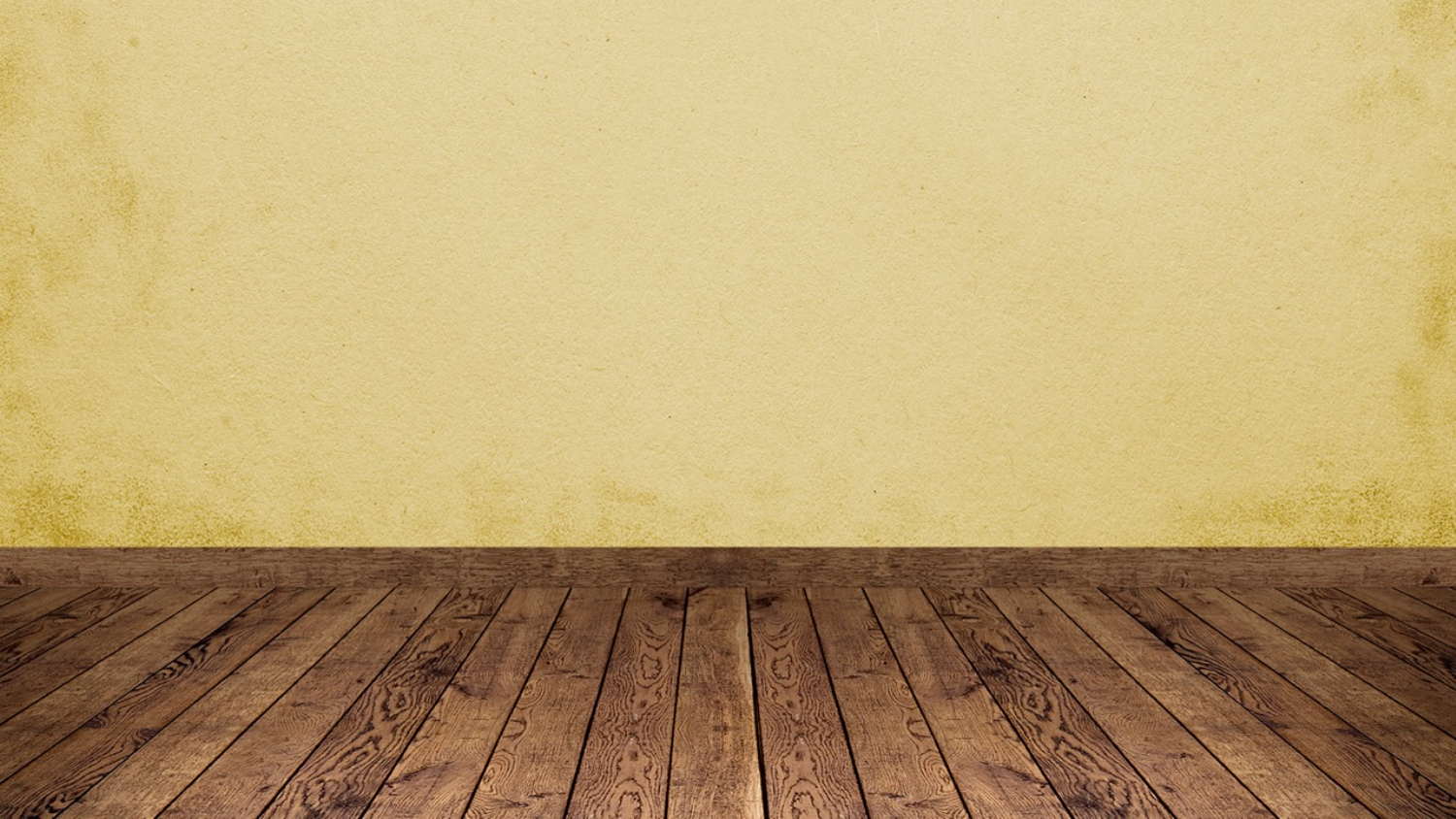#### 4. Empower And Care Of New Leaders...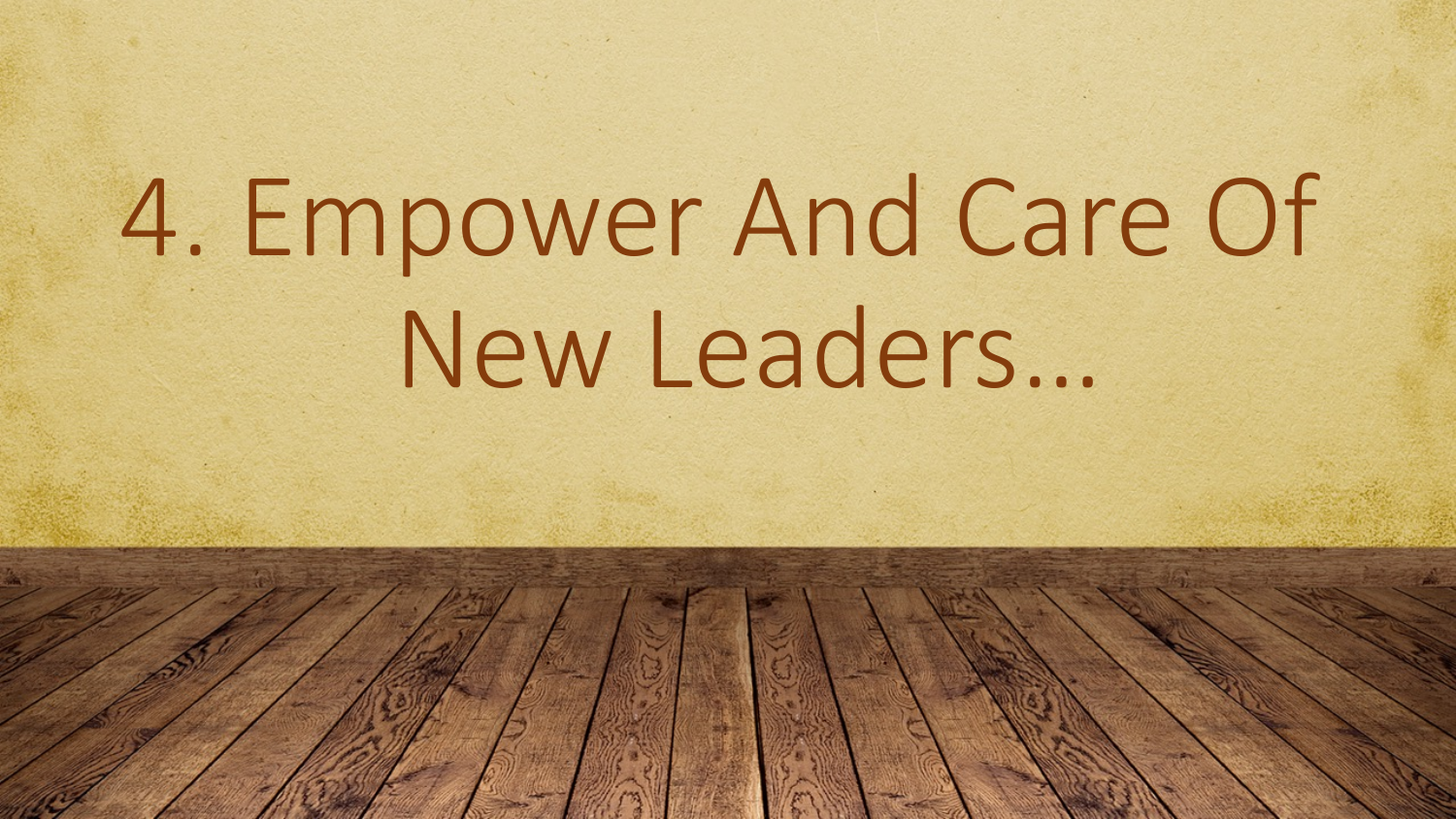4 Hear, O Israel: The LORD our God, the LORD is one. 5 Love the LORD your God with all your heart and with all your soul and with all your strength. 6 These commandments that I give you today are to be on your hearts. 7 Impress them on your children. Talk about them when you sit at home and when you walk along the road, when you lie down and when you get up.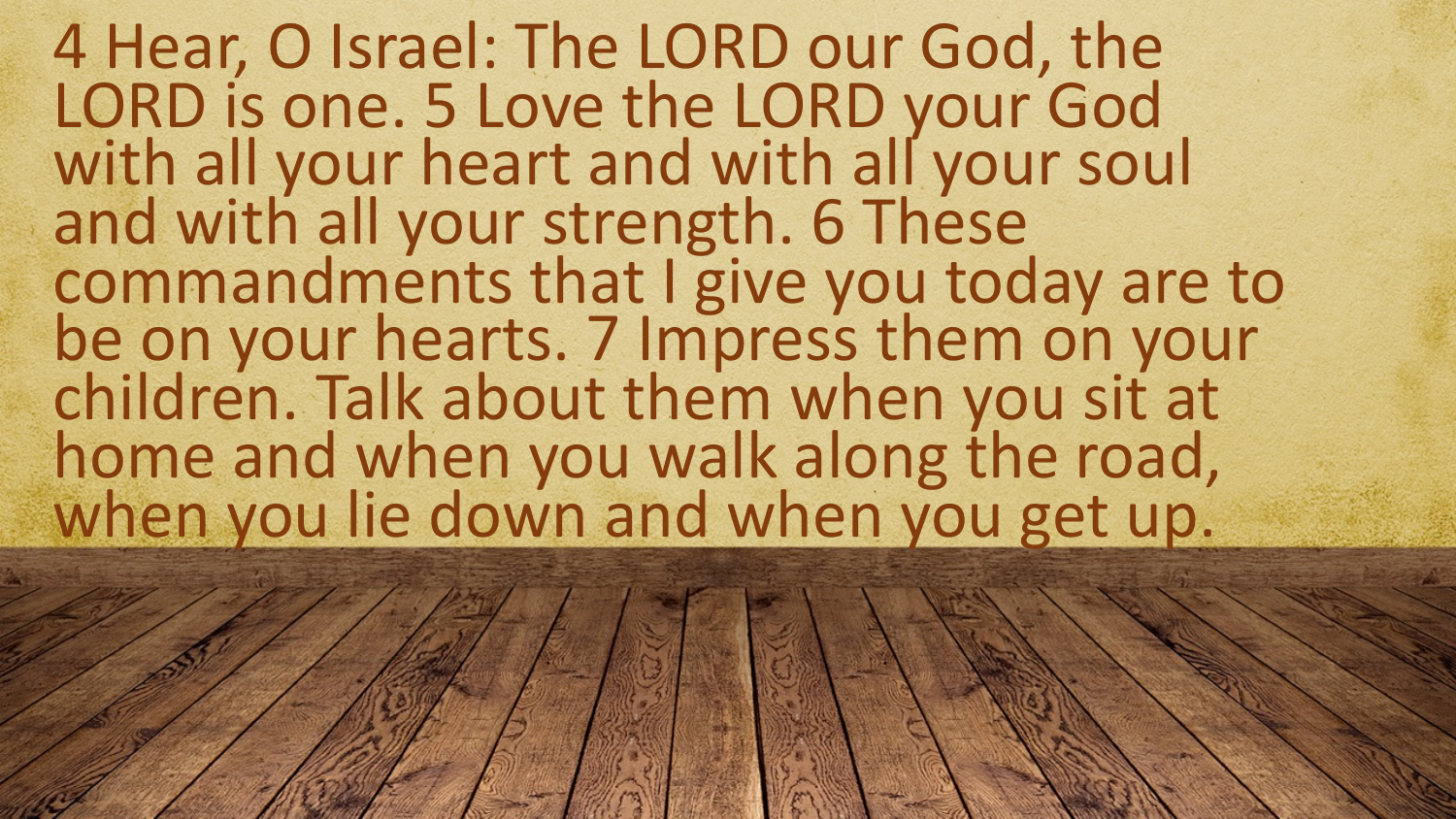8 Tie them as symbols on your hands and bind them on your foreheads. 9 Write them on the doorframes of your houses and on your gates.

-Deuteronomy 6:4-9

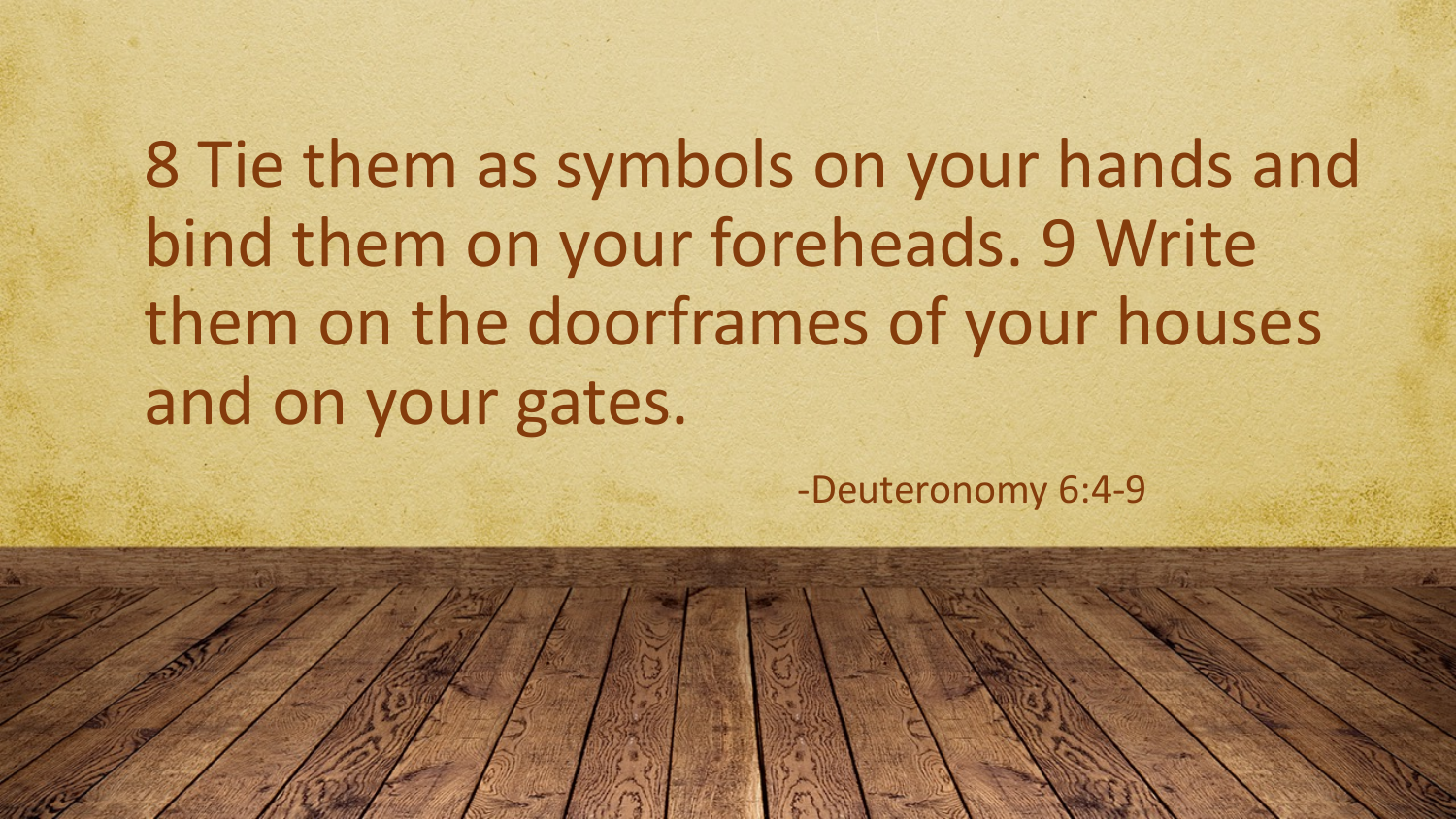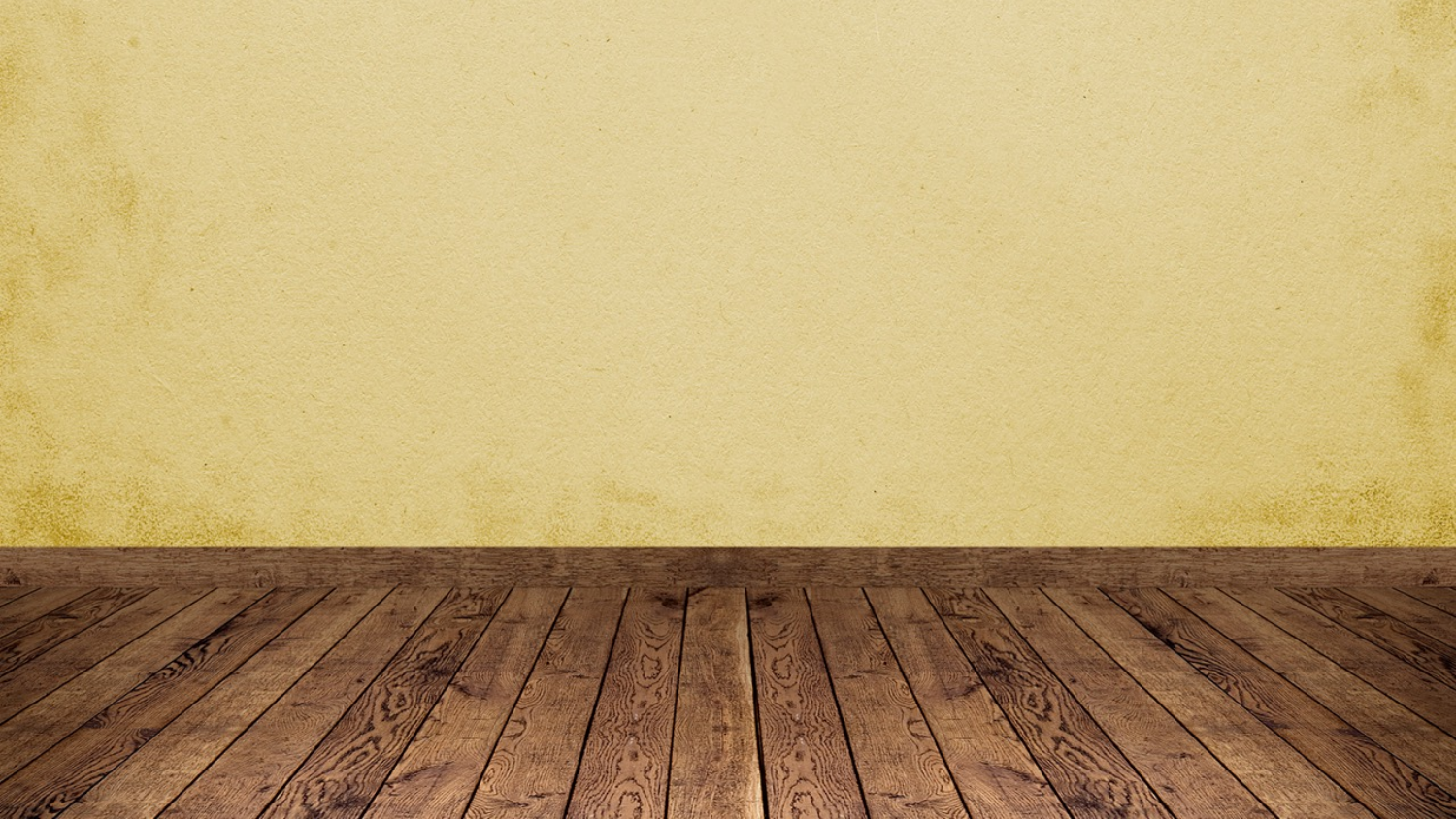### 5. Enlist New Missional Fund And Income Streams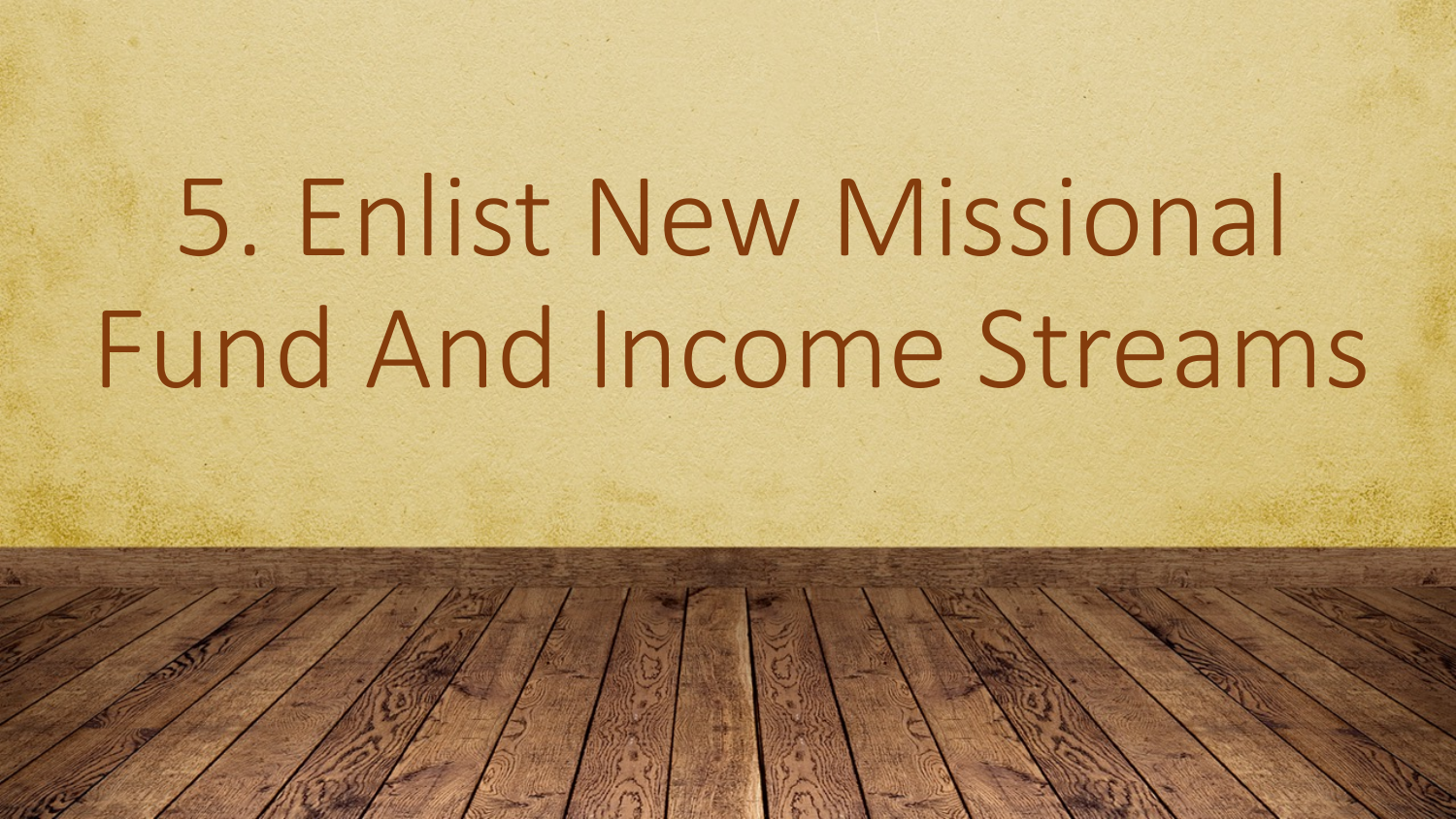38 Give, and it will be given to you. A good measure, pressed down, shaken together and running over, will be poured into your lap. For with the measure you use, it will be measured to you."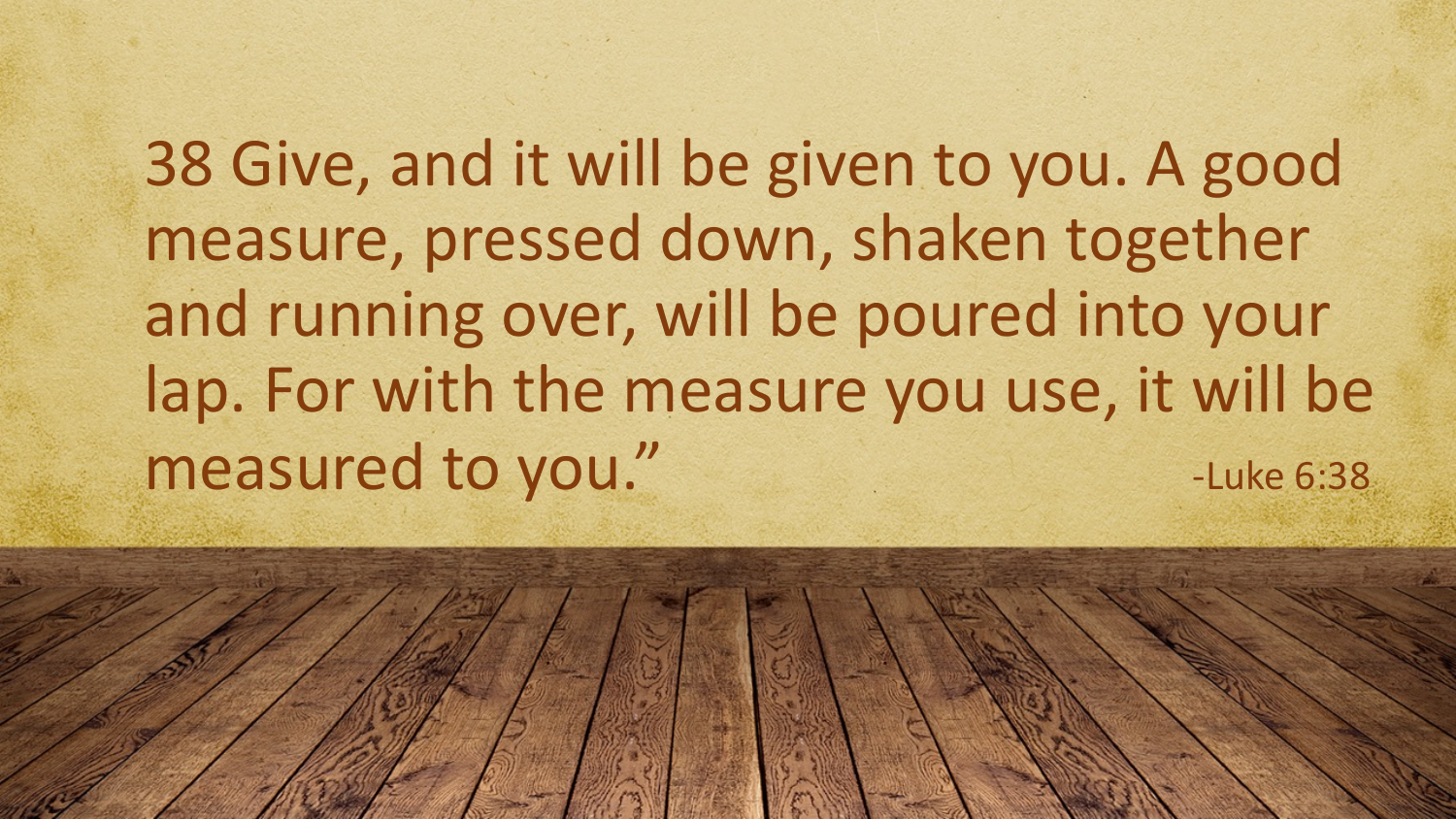